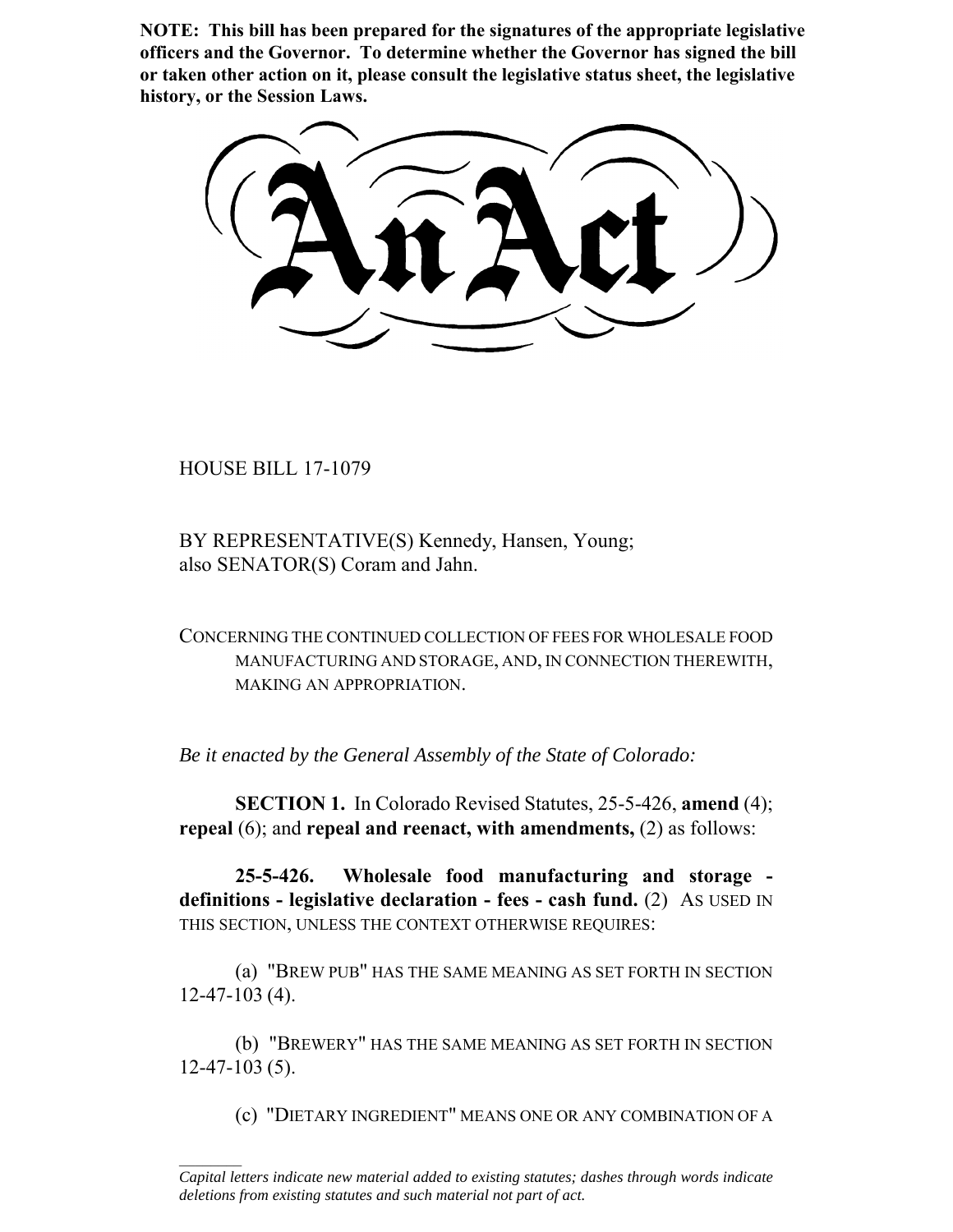VITAMIN, MINERAL, HERB OR OTHER BOTANICAL, AMINO ACID, AND A SUBSTANCE SUCH AS AN ENZYME, ORGAN TISSUE, GLANDULAR, OR METABOLITE.

(d) "DIETARY SUPPLEMENT" MEANS A PRODUCT TAKEN BY MOUTH THAT CONTAINS A DIETARY INGREDIENT OR A NEW DIETARY INGREDIENT INTENDED TO SUPPLEMENT THE DIET.

(e) "DISTILLERY" OR "DISTILLER" HAS THE SAME MEANING AS SET FORTH IN SECTION 12-47-103 (7).

(f) "GRAIN" MEANS A SMALL HARD FRUIT OR SEED PRODUCED BY A CEREAL GRASS AND THE SEEDS OF SUCH PLANTS AS A WHOLE.

(g) "GRAIN STORAGE FACILITY" MEANS ANY ESTABLISHMENT, STRUCTURE, OR STRUCTURES UNDER ONE MANAGEMENT AT ONE GENERAL PHYSICAL LOCATION THAT HOLDS GRAIN WITHOUT FURTHER MANUFACTURING OR PROCESSING AFTER HARVEST.

(h) "MANUFACTURING OR PROCESSING" MEANS MAKING FOOD FROM ONE OR MORE INGREDIENTS, OR SYNTHESIZING, PREPARING, TREATING, MODIFYING, OR MANIPULATING FOOD, INCLUDING FOOD CROPS OR INGREDIENTS.EXAMPLES INCLUDE: CUTTING, PEELING, TRIMMING, WASHING, WAXING, EVISCERATING, RENDERING, COOKING, BAKING, FREEZING, COOLING, PASTEURIZING, HOMOGENIZING, MIXING, FORMULATING, BOTTLING, MILLING, GRINDING, EXTRACTING JUICES, DISTILLING, LABELING, OR PACKAGING.

(i) "NEW DIETARY INGREDIENT" MEANS A DIETARY INGREDIENT THAT WAS NOT SOLD IN THE UNITED STATES AS A DIETARY SUPPLEMENT BEFORE OCTOBER 15, 1994.

(j) "NONPROFIT FACILITY" MEANS A CHARITABLE ENTITY THAT PROVIDES FOOD TO THE PUBLIC, INCLUDING FOOD BANKS AND NONPROFIT FOOD FACILITIES.TO QUALIFY AS A NONPROFIT FACILITY, THE ENTITY SHALL BE EXEMPT FROM PAYING FEDERAL INCOME TAX UNDER THE FEDERAL INTERNAL REVENUE CODE.

(k) "SPIRITUOUS LIQUORS" HAS THE SAME MEANING AS SET FORTH IN SECTION 12-47-103 (36).

## PAGE 2-HOUSE BILL 17-1079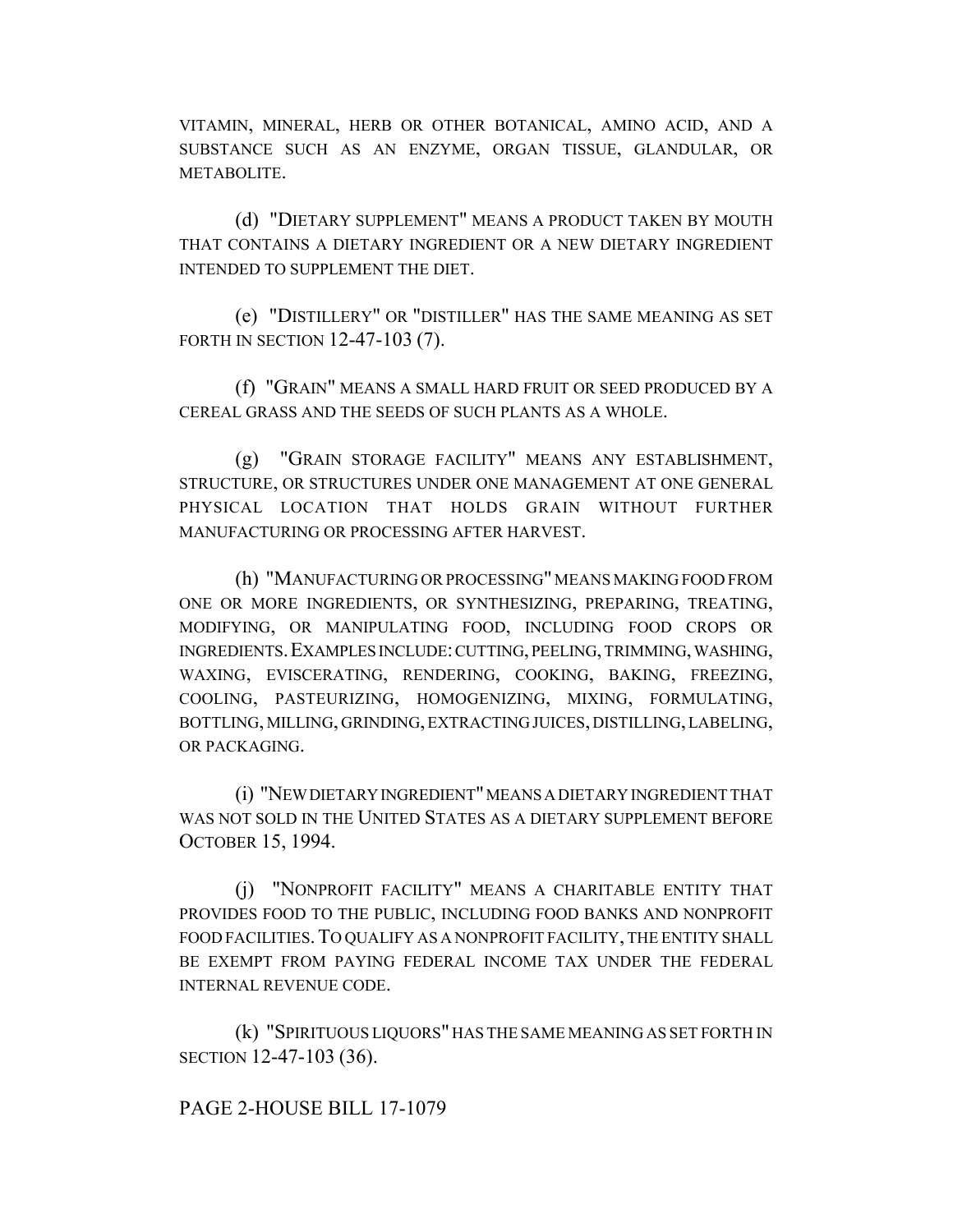(l) "WHOLESALE FOOD MANUFACTURER" AND "STORAGE FACILITY" MEAN A FACILITY THAT MANUFACTURES, PRODUCES, PACKS, PROCESSES, TREATS, PACKAGES, TRANSPORTS, OR HOLDS HUMAN FOOD, INCLUDING DIETARY SUPPLEMENTS.THESE TERMS INCLUDE, WITHOUT LIMITATION, ANY REPACKER, RESHIPPER, SHELL STOCK SHIPPER, AND SHUCKER-PACKER, AS DEFINED IN SECTION 25-4-1803 (8), (9), (12), AND (13), RESPECTIVELY.

(m) "WINERY" HAS THE SAME MEANING AS SET FORTH IN SECTION 12-47-103 (40).

(4) (a) Beginning July 1, 2003, and on or before July 1 of each year thereafter, the owner of any wholesale food manufacturing MANUFACTURER or storage facility shall register such facility with SUBMIT AN APPLICATION TO the department. The registration of Each wholesale food manufacturing MANUFACTURER or storage facility shall be accompanied by an annual registration fee as set forth in paragraph (b) of this subsection (4); except that an owner whose gross income is less than fifteen thousand dollars per year, a nonprofit facility, and a grain storage facility shall register but shall not be required to pay the fee. Such PAY AN ANNUAL APPLICATION FEE OF ONE HUNDRED DOLLARS, PLUS ANY ADDITIONAL REGISTRATION FEE SPECIFIED IN SUBSECTION (4)(b) OF THIS SECTION; EXCEPT THAT AN APPLICATION FEE IS NOT REQUIRED FOR A NONPROFIT FACILITY. THE APPLICATION FOR registration shall be IS valid for one year or for the portion of the fiscal year that remains if a registration is granted IF AN APPLICATION IS SUBMITTED after July 1 of any fiscal year. If  $\alpha$  registration AN APPLICATION is valid for only a portion of a fiscal year, there shall be no AN APPLICATION FEE reduction of any fee IS NOT required by this section. Each registration shall expire APPLICATION EXPIRES on June 30 of the state fiscal year in which the registration is granted APPLICATION IS SUBMITTED.

(b) Subject to paragraph (a) of this subsection  $(4)$  IN ADDITION TO THE APPLICATION FEE A FACILITY IS REQUIRED TO PAY PURSUANT TO SUBSECTION  $(4)(a)$  OF THIS SECTION, THE SCHEDULE FOR ANNUAL REGISTRATION FEES FOR WHOLESALE FOOD MANUFACTURERS OR STORAGE FACILITIES IS AS FOLLOWS:

(I) Upon registration of a small wholesale food manufacturer or storage facility, the department shall collect a fee of one hundred eighty-five dollars A REGISTRATION FEE IS NOT REQUIRED FOR A NONPROFIT FACILITY, GRAIN STORAGE FACILITY, BREWERY, BREW PUB, WINERY, OR A DISTILLER OF

## PAGE 3-HOUSE BILL 17-1079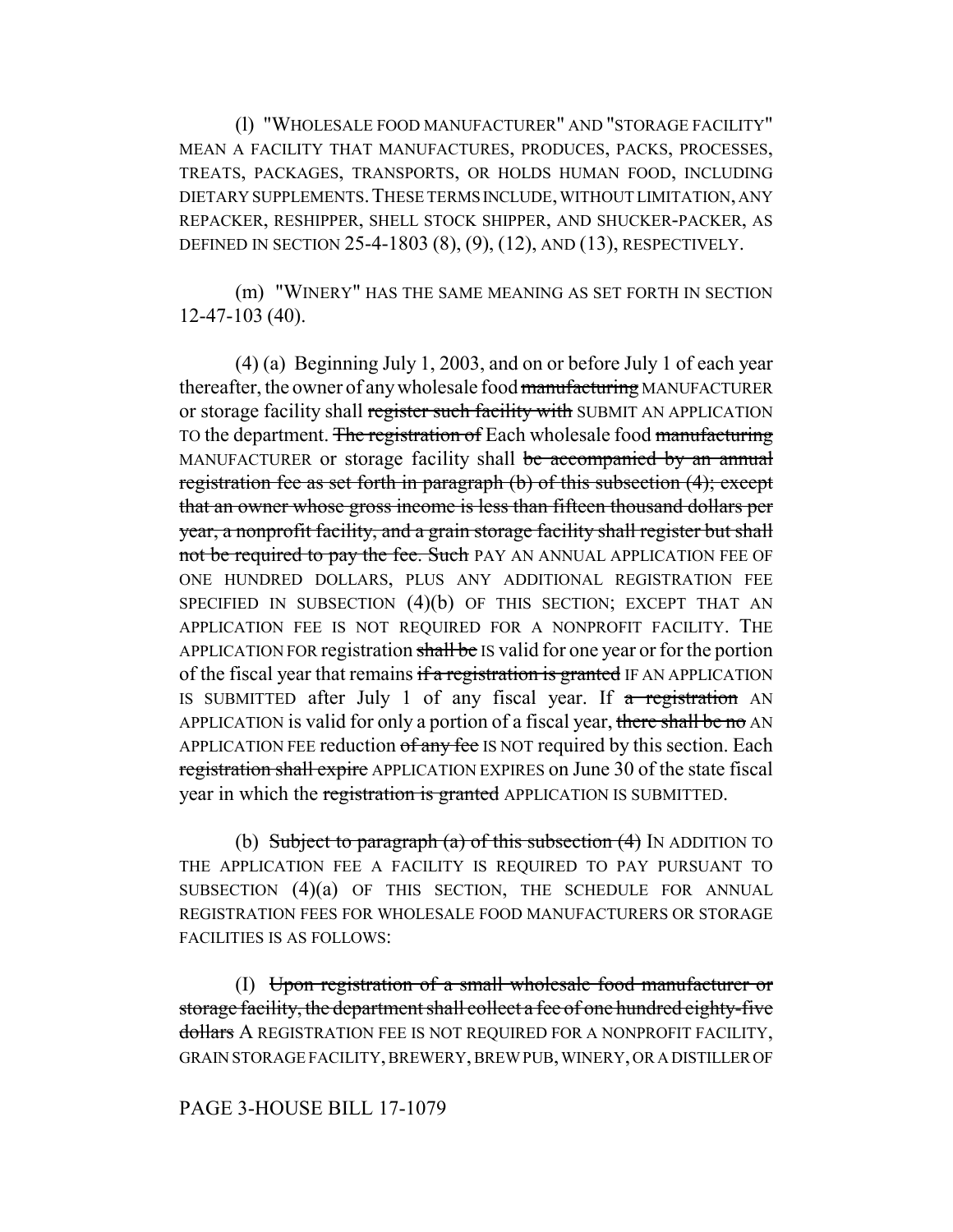SPIRITUOUS LIQUORS.

(II) Upon registration of a medium wholesale food manufacturer or storage facility, the department shall collect a fee of three hundred seven dollars A WHOLESALE FOOD MANUFACTURER OR STORAGE FACILITY WITH GROSS ANNUAL SALES OF LESS THAN ONE HUNDRED FIFTY THOUSAND DOLLARS SHALL PAY THE DEPARTMENT A REGISTRATION FEE OF SIXTY DOLLARS.

(III) Upon registration of a large wholesale food manufacturer or storage facility, the department shall collect a fee of three hundred ninety dollars A WHOLESALE FOOD MANUFACTURER OR STORAGE FACILITY WITH GROSS ANNUAL SALES OF ONE HUNDRED FIFTY THOUSAND DOLLARS OR MORE SHALL PAY THE DEPARTMENT A REGISTRATION FEE OF THREE HUNDRED DOLLARS.

(c) UPON ISSUING A CERTIFICATE OF FREE SALE, the department shall collect a fee of one hundred twenty-eight FIFTY dollars. for the issuance of a certificate of free sale.

(V) (Deleted by amendment, L. 2008, p. 1000, § 1, effective July 1, 2008.)

(6) This section is repealed, effective July 1, 2017.

**SECTION 2. Appropriation.** For the 2017-18 state fiscal year, \$491,510 is appropriated to the department of public health and environment for use by the division of environmental health and sustainability. This appropriation is from the wholesale food manufacturing and storage protection cash fund created in section 25-5-426 (5), C.R.S., and is based on an assumption that the division will require an additional 3.0 FTE. To implement this act, the division may use this appropriation for the environmental health programs.

**SECTION 3. Safety clause.** The general assembly hereby finds,